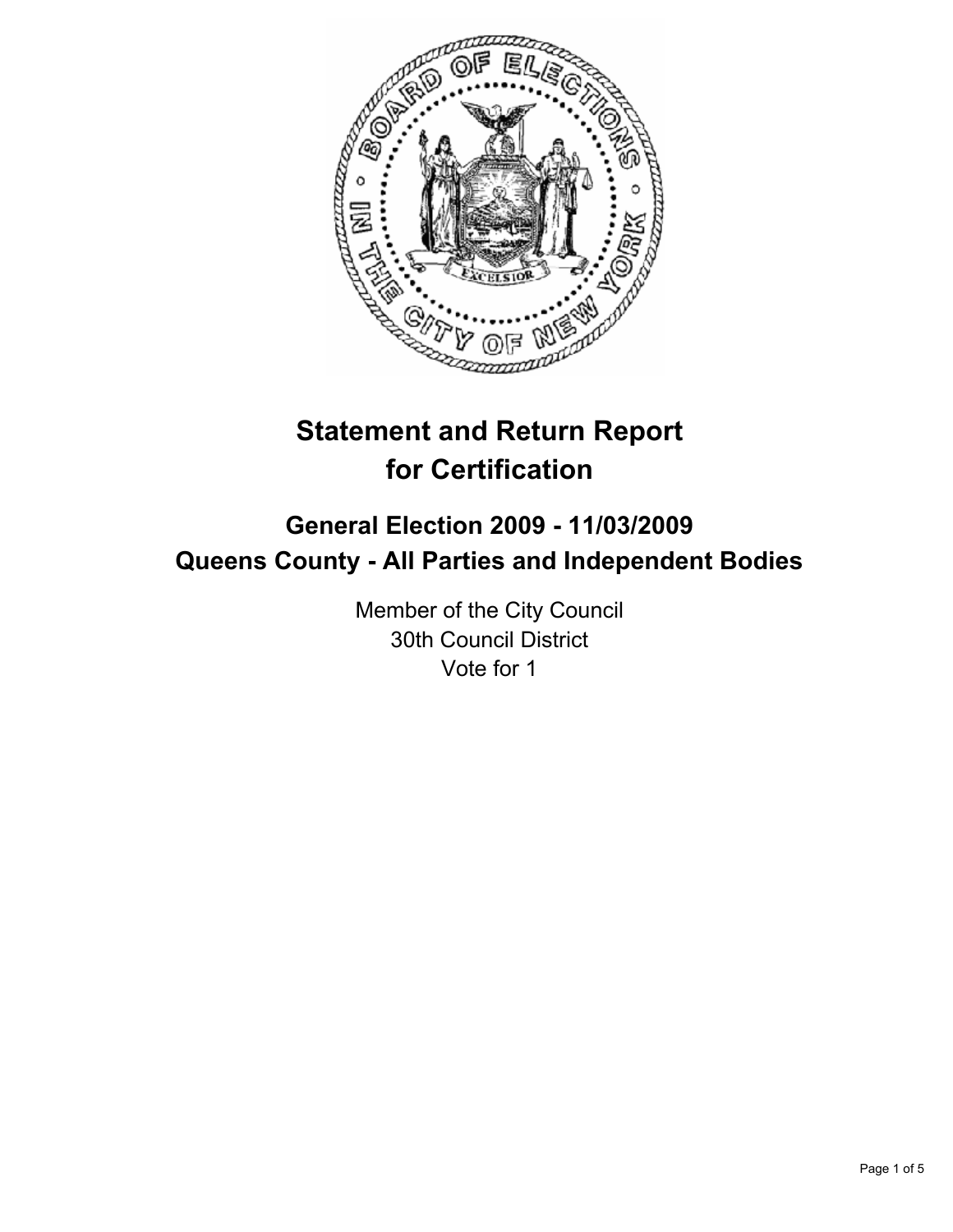

### **Assembly District 25**

| PUBLIC COUNTER                         |   |
|----------------------------------------|---|
| <b>EMERGENCY</b>                       | 0 |
| ABSENTEE/MILITARY                      | 0 |
| AFFIDAVIT                              | 0 |
| <b>Total Ballots</b>                   | 7 |
| ELIZABETH S CROWLEY (DEMOCRATIC)       | 0 |
| THOMAS V OGNIBENE (REPUBLICAN)         | 0 |
| THOMAS V OGNIBENE (INDEPENDENCE)       | 0 |
| THOMAS V OGNIBENE (CONSERVATIVE)       | 0 |
| ELIZABETH S CROWLEY (WORKING FAMILIES) | 0 |
| <b>Total Votes</b>                     | 0 |
| Unrecorded                             |   |

#### **Assembly District 27**

| <b>PUBLIC COUNTER</b>                  | 1,142 |
|----------------------------------------|-------|
| <b>EMERGENCY</b>                       | 4     |
| ABSENTEE/MILITARY                      | 11    |
| <b>AFFIDAVIT</b>                       | 6     |
| <b>Total Ballots</b>                   | 1,163 |
| ELIZABETH S CROWLEY (DEMOCRATIC)       | 651   |
| THOMAS V OGNIBENE (REPUBLICAN)         | 230   |
| THOMAS V OGNIBENE (INDEPENDENCE)       | 27    |
| THOMAS V OGNIBENE (CONSERVATIVE)       | 66    |
| ELIZABETH S CROWLEY (WORKING FAMILIES) | 77    |
| <b>Total Votes</b>                     | 1,051 |
| Unrecorded                             | 112   |

#### **Assembly District 28**

| PUBLIC COUNTER                         | 5,409 |
|----------------------------------------|-------|
| <b>EMERGENCY</b>                       | 0     |
| ABSENTEE/MILITARY                      | 94    |
| <b>AFFIDAVIT</b>                       | 22    |
| <b>Total Ballots</b>                   | 5,525 |
| ELIZABETH S CROWLEY (DEMOCRATIC)       | 2,624 |
| THOMAS V OGNIBENE (REPUBLICAN)         | 1,948 |
| THOMAS V OGNIBENE (INDEPENDENCE)       | 148   |
| THOMAS V OGNIBENE (CONSERVATIVE)       | 279   |
| ELIZABETH S CROWLEY (WORKING FAMILIES) | 256   |
| <b>Total Votes</b>                     | 5,255 |
| Unrecorded                             | 270   |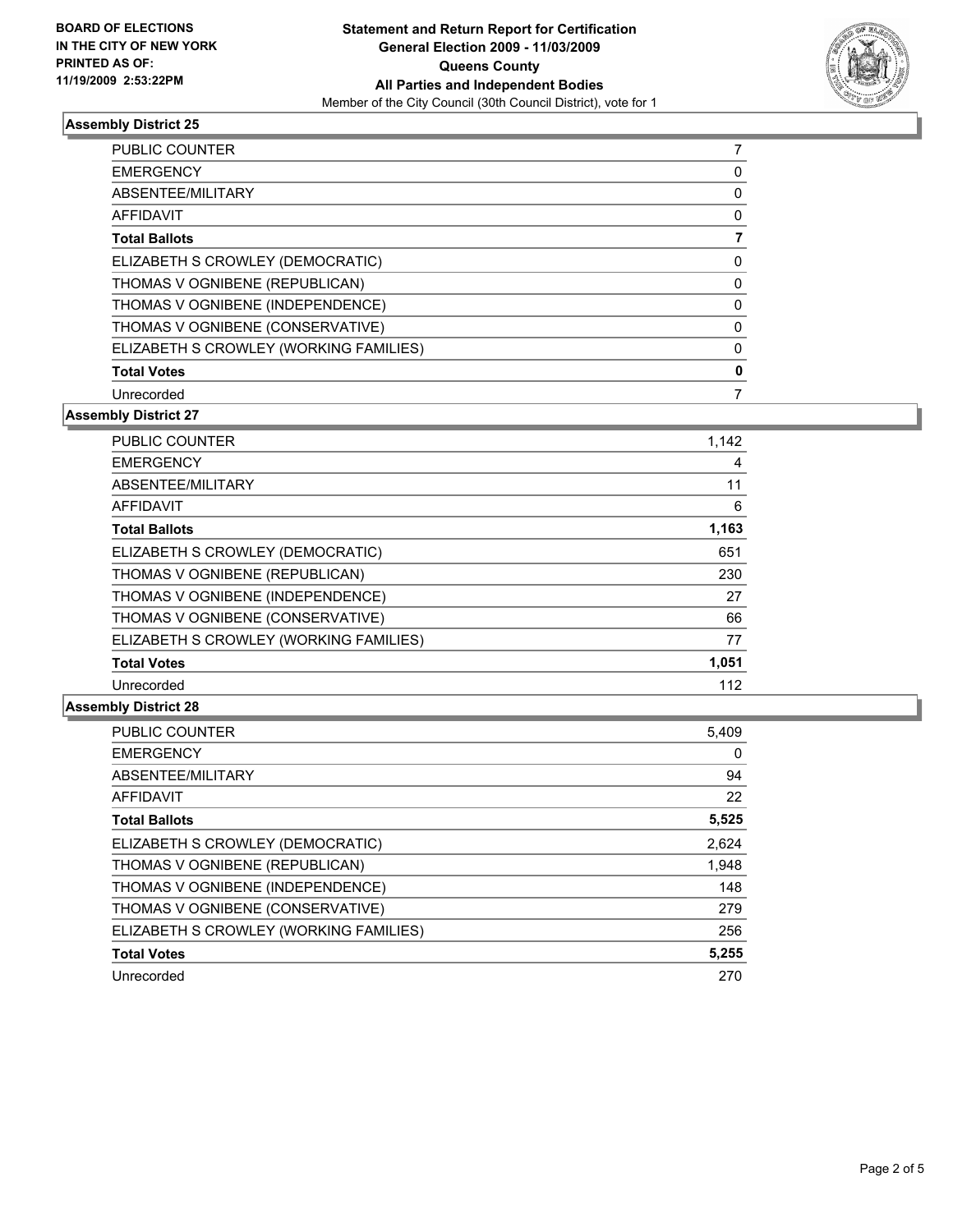

#### **Assembly District 30**

| <b>PUBLIC COUNTER</b>                  | 5,663 |
|----------------------------------------|-------|
| <b>EMERGENCY</b>                       | 2     |
| ABSENTEE/MILITARY                      | 128   |
| <b>AFFIDAVIT</b>                       | 31    |
| <b>Total Ballots</b>                   | 5,824 |
| ELIZABETH S CROWLEY (DEMOCRATIC)       | 2,814 |
| THOMAS V OGNIBENE (REPUBLICAN)         | 1,909 |
| THOMAS V OGNIBENE (INDEPENDENCE)       | 156   |
| THOMAS V OGNIBENE (CONSERVATIVE)       | 272   |
| ELIZABETH S CROWLEY (WORKING FAMILIES) | 281   |
| ANTHONY COMO (WRITE-IN)                | 2     |
| <b>Total Votes</b>                     | 5,434 |
| Unrecorded                             | 390   |

### **Assembly District 34**

| <b>PUBLIC COUNTER</b>                  | 50 |
|----------------------------------------|----|
| <b>EMERGENCY</b>                       | 0  |
| ABSENTEE/MILITARY                      | 0  |
| AFFIDAVIT                              | 0  |
| <b>Total Ballots</b>                   | 50 |
| ELIZABETH S CROWLEY (DEMOCRATIC)       | 33 |
| THOMAS V OGNIBENE (REPUBLICAN)         |    |
| THOMAS V OGNIBENE (INDEPENDENCE)       | 0  |
| THOMAS V OGNIBENE (CONSERVATIVE)       |    |
| ELIZABETH S CROWLEY (WORKING FAMILIES) | 4  |
| <b>Total Votes</b>                     | 45 |
| Unrecorded                             | 5  |

### **Assembly District 37**

| <b>PUBLIC COUNTER</b>                  | 1,459 |
|----------------------------------------|-------|
| <b>EMERGENCY</b>                       | 0     |
| ABSENTEE/MILITARY                      | 21    |
| <b>AFFIDAVIT</b>                       | 23    |
| <b>Total Ballots</b>                   | 1,503 |
| ELIZABETH S CROWLEY (DEMOCRATIC)       | 822   |
| THOMAS V OGNIBENE (REPUBLICAN)         | 359   |
| THOMAS V OGNIBENE (INDEPENDENCE)       | 34    |
| THOMAS V OGNIBENE (CONSERVATIVE)       | 58    |
| ELIZABETH S CROWLEY (WORKING FAMILIES) | 85    |
| <b>Total Votes</b>                     | 1,358 |
| Unrecorded                             | 145   |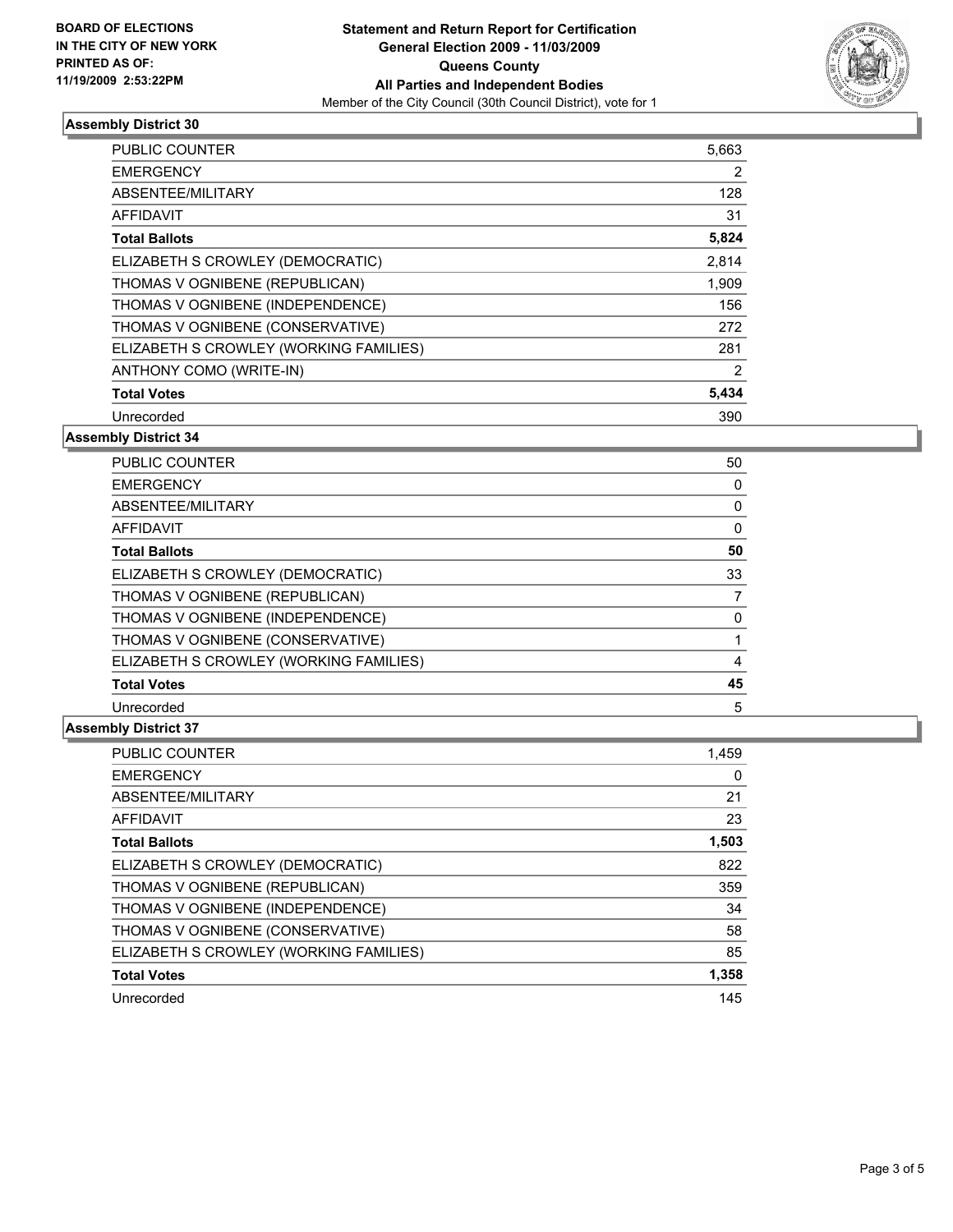

### **Assembly District 38**

| <b>PUBLIC COUNTER</b>                  | 7,033 |
|----------------------------------------|-------|
| <b>EMERGENCY</b>                       | 2     |
| ABSENTEE/MILITARY                      | 115   |
| <b>AFFIDAVIT</b>                       | 54    |
| <b>Total Ballots</b>                   | 7,204 |
| ELIZABETH S CROWLEY (DEMOCRATIC)       | 3,787 |
| THOMAS V OGNIBENE (REPUBLICAN)         | 1,940 |
| THOMAS V OGNIBENE (INDEPENDENCE)       | 190   |
| THOMAS V OGNIBENE (CONSERVATIVE)       | 306   |
| ELIZABETH S CROWLEY (WORKING FAMILIES) | 345   |
| ANTHONY COMO (WRITE-IN)                |       |
| <b>Total Votes</b>                     | 6,569 |
| Unrecorded                             | 635   |